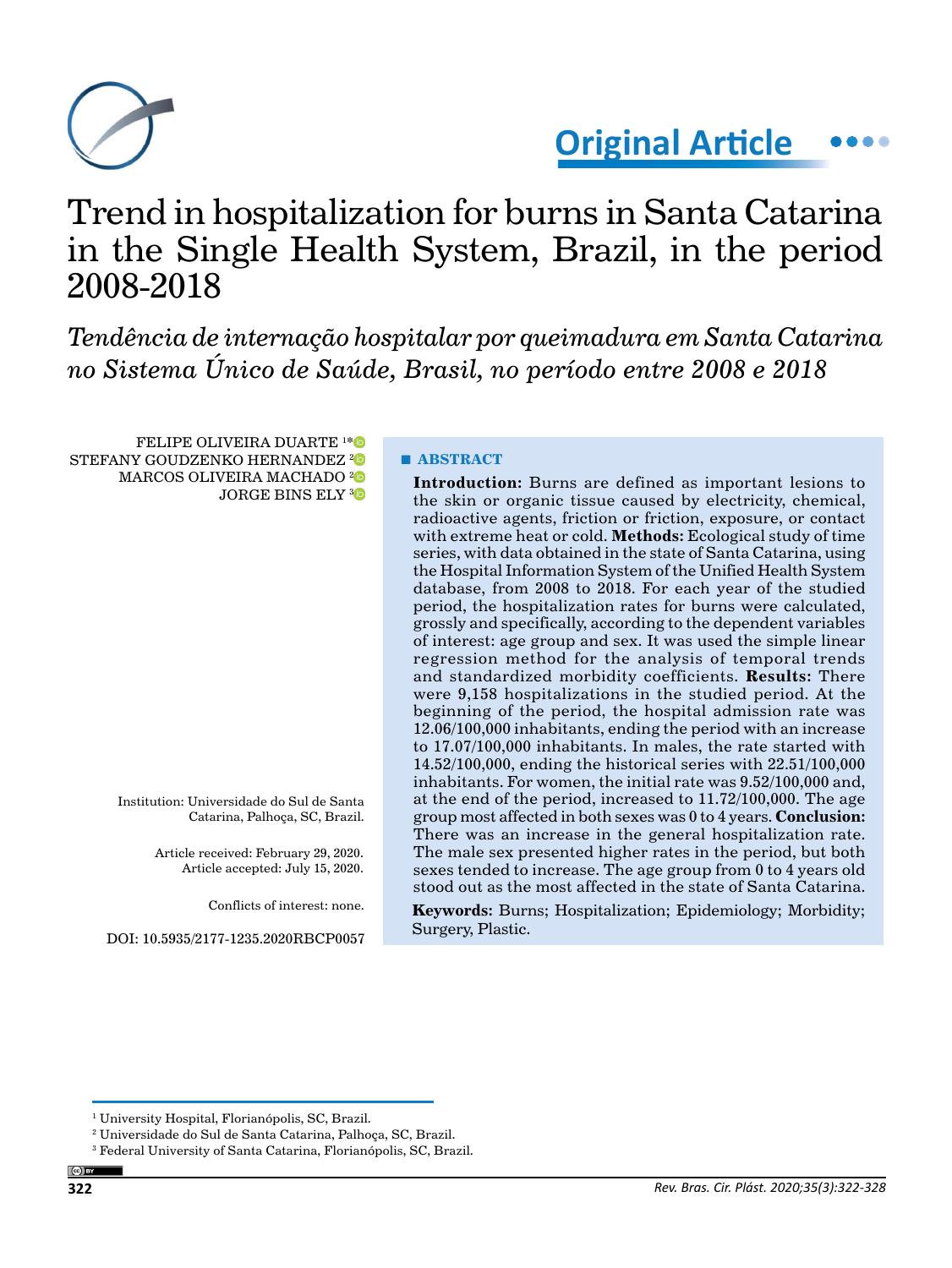#### **■ RESUMO**

**Introdução:** Queimaduras são definidas como importantes lesões da pele ou tecido orgânico, causadas por eletricidade, agentes químicos, radioativos, atrito ou fricção, exposição ou contato com calor ou frio extremo. **Métodos:** Estudo ecológico de séries temporais, com dados obtidos no estado de Santa Catarina, utilizando o banco de dados do Sistema de Informações Hospitalares do Sistema Único de Saúde, no período de 2008 a 2018. Para cada ano do período estudado, foram calculadas as taxas de internação por queimadura, bruta e específicas, de acordo com as variáveis dependentes de interesse: faixa etária e sexo. Para análise das tendências temporais, foram utilizados os coeficientes de morbidade padronizados e o método de regressão linear simples. **Resultados:** Ocorreram 9.158 internações no período estudado. A taxa de internação hospitalar no início do período, foi de 12,06/100.000 habitantes; finalizando o período com aumento para 17,07/100.000 habitantes. No sexo masculino, a taxa iniciou com 14,52/100.000, finalizando a série histórica com 22,51/100.000 habitantes. Já no sexo feminino, a taxa inicial foi de 9,52/100.000 e, ao final do período, aumentou para 11,72/100.000. A faixa etária mais acometida em ambos os sexos foi a de 0 a 4 anos. **Conclusão:**  Houve aumento na taxa de internação geral. O sexo masculino apresentou taxas superiores no período, mas ambos os sexos tenderam ao aumento. Destacou-se a faixa etária dos 0 a 4 anos como a mais acometida no estado de Santa Catarina.

**Descritores:** Queimaduras; Hospitalização; Epidemiologia; Morbidade; Cirurgia plástica.

#### **INTRODUCTION**

Burns are defined as important lesions to the skin or organic tissue caused by electricity, chemical, radioactive agents, friction or friction, exposure or contact with extreme heat or cold. They can be classified, in terms of depth, as first-degree, when the lesions reach only the epidermal layer; second-degree, when there is the involvement of the epidermis and the superficial or deep dermis layer; and, third-degree, when there are lesions of all the skin appendages $^{\rm l}$ .

Factors associated with burn injuries are considered: low income, urban area, home environment, and the handling of hot liquids2 . Among children, the age of one to three years is more prevalent in accidents associated with neuropsychomotor development and greater freedom of movement<sup>3</sup>. In elderly patients, in addition to injuries that occur in the kitchen, they also happen in the bathroom, related to excessively hot  $bath<sup>4</sup>$ .

Several complications can occur in burn patients, including infection of the lesion, pneumonia, acute renal failure, shock, and sepsis<sup>5</sup>. Among the hospitalized patients, 35.8% develop skin infections and 24.4% respiratory infections, with the elderly being the most affected $6$ .

Treatment of burn victims is costly for the state and the patient. The average stay of major burns in a hospital environment is 41.5 days, with the body surface burned directly related to gravity, causing a great economic and emotional impact<sup>7</sup>. The final average cost of this type of patient can reach R\$ 26,386.22, including grafts, debridement, and time spent in the Single Health System (SUS in Portuguese)8 .

Patients face many challenges after hospital discharge, such as social stigmas due to the injury, which reduces the possibility of the patient returning to his economic potential. Another difficulty is that the mobility of the affected area, as the surface of the burned area can cause mobility difficulties in the affected region with permanent sequelae<sup>9</sup>.

Currently, there is a trend in the world to decrease the incidence of burn cases, the degree of mortality, the duration of hospital stays, and the severity<sup>10</sup>. In Brazil, the epidemiological profile of the adult patient who suffers burns is predominantly male, with an average age of 25 to 26 years, injured by flammable products in their own home. The majority of incidents occur in the upper extremities, and most are either first degree only or first and second degree combined. Second- and third-degree scald burns predominate on children, mainly on the trunk and upper limbs<sup>11</sup>.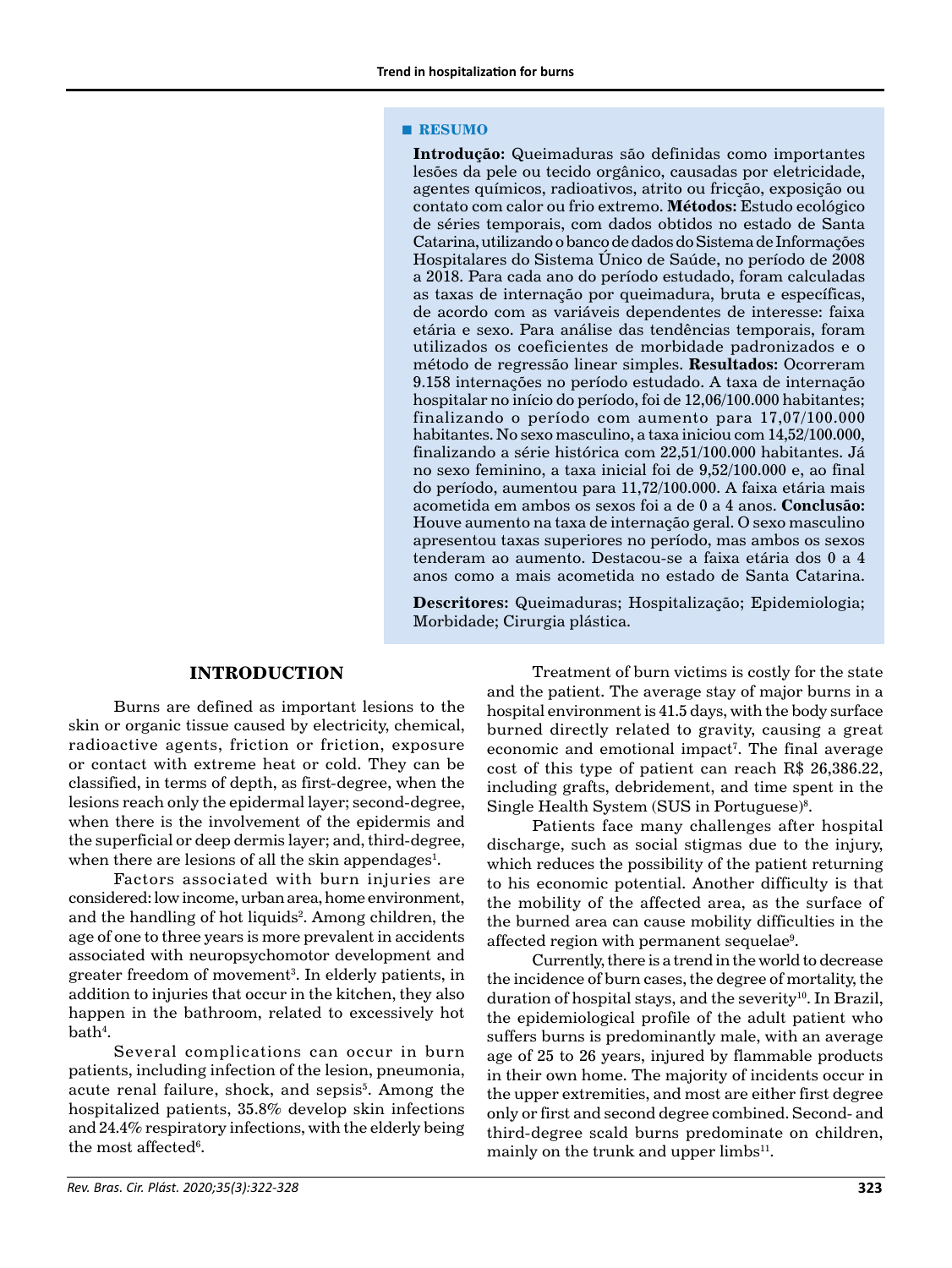In the south of Brazil, there have been small variations in the rates of hospitalization of burns in recent years (13.11 to 14.6/100,000 inhabitants), being higher in males and the 0-19 age group (Favassa et al., in 2017<sup>12</sup>). The state of Paraná stands out in the region, which has higher rates compared to other states<sup>12</sup>. In Santa Catarina (SC), from 2006 to 2012, there was a significant decrease in the rate (from 15 to 10/100,000 inhabitants). The group most affected in the state is one to four years of age, with the hospitalization rate inversely proportional to age<sup>13</sup>.

The accomplishment of a higher number of national scientific, technical studies on the epidemiology of burns is necessary and desired $14$ . The provision of new data, even public knowledge, but through research, is essential for the responsible agencies to develop effective prevention methods, based on the studied local population<sup>15</sup>. Therefore, this study's objective was to analyze the time series of hospitalization rates for burns in the state of SC, according to sex and age group, in order to provide peculiar and relevant information for the design of public policies. The purpose is to promote and protect collective health concerning burns that are a significant cause of morbidity and mortality in the Brazilian population.

#### **OBJECTIVE**

This study's general objective is to analyze the time trend for hospitalization due to burns in Santa Catarina from 2008 to 2018. The specific objectives are: to identify the general rate of hospitalization due to burns and to evaluate the tendency of the time series according to sex and range age by sex.

#### **METHODS**

An ecological time-series study was carried out using data obtained in the state of Santa Catarina in the public domain database of the Hospital Information System of the Unified Health System (SIH-SUS)<sup>16</sup>.

The study population was extracted from SIH-SUS hospital admissions data for burns in the state of Santa Catarina, which occurred from 2008 to 2018. Data inclusion was performed considering the International Classification of Disease ICD-10 in the case of burns and corrosion: T20 to T32. Hospitalization data with ignored sex or age were excluded. During the study period, the estimated population of burns was 4,480,073, according to SIH-SUS<sup>17</sup>.

Data collection was performed based on information in the public domain database on the DATASUS website, from the SUS Hospital Information System (SIH-SUS), available at [http://tabnet.datasus.](http://tabnet.datasus.gov.br/cgi/tabcgi.exe?sih/cnv/niuf.def) [gov.br/cgi/tabcgi.exe?sih/cnv/niuf.def](http://tabnet.datasus.gov.br/cgi/tabcgi.exe?sih/cnv/niuf.def). Hospital units

affiliated with SUS sent data on admissions made through the Hospitalization Authorization (AIH) to municipal and state managers. The data were exported in Comma Separated Values (CVC) format and saved in an Excel spreadsheet.

Population demographic information was taken from the *Instituto Brasileiro de Geografia e Estatística*  (IBGE) website, using the 2000 and 2010 censuses, and its inter-census estimates. The study's dependent variables referred to the rates according to male and female sex and age group (0-4 years, 5-9 years, 10-19 years, 20-39 years, 40-59 years, 60 years or more) by gender. The independent variable was the year 2008 to 2018

For each year of the studied period, the hospitalization rates for burns, grossly and specifically, were calculated according to the dependent variables of interest: age group and sex, calculated for every 100,000 inhabitants using the total number of hospitalizations, divided by the general population of the period (general, by sex and age group by sex). Standardized morbidity coefficients and the simple linear regression method were used with the Statistical Package for the Social Sciences (SPSS) version 18.0 to analyze the temporal trends in burn morbidity. In this method, the standardized hospitalization rates were considered as dependent variables, and the years of the study calendar as independent variables, thus obtaining the model estimated according to the formula  $Y = b0 + bI X$ , where  $y =$  standardized coefficient,  $b0 =$  average  $coefficient for the period, Bi = average annual increase$ and  $X =$  year. The results were presented in rates,  $r =$ correlation coefficient,  $b = slope$ , and p-value.  $P < 0.05$ was considered statistically significant.

#### **RESULTS**

In the period analyzed (2008-2018), there were 9,158 hospitalizations for burns registered in public hospitals in Santa Catarina. The trend in the general rate of hospitalization for burns is shown in Figure 1. The rate of hospitalization in 2008, at the beginning of the period, was 12.06 hospitalizations per 100,000 inhabitants, ending the period (2018), with the rate increasing to 17.07 hospitalizations per 100,000 inhabitants.

When stratifying the hospitalization rate by sex, it was noticed that in males, it is higher (Figure 2). The male hospitalization rate started at 14.52, ending the historical series with 22.51/100,000 inhabitants. In females, the initial rate was 9.52 hospitalizations per 100,000 inhabitants and, at the end of the period, increased to 11.72 per 100,000 inhabitants. There were more variations in the trend in males in the period, with a significant increase from 2013.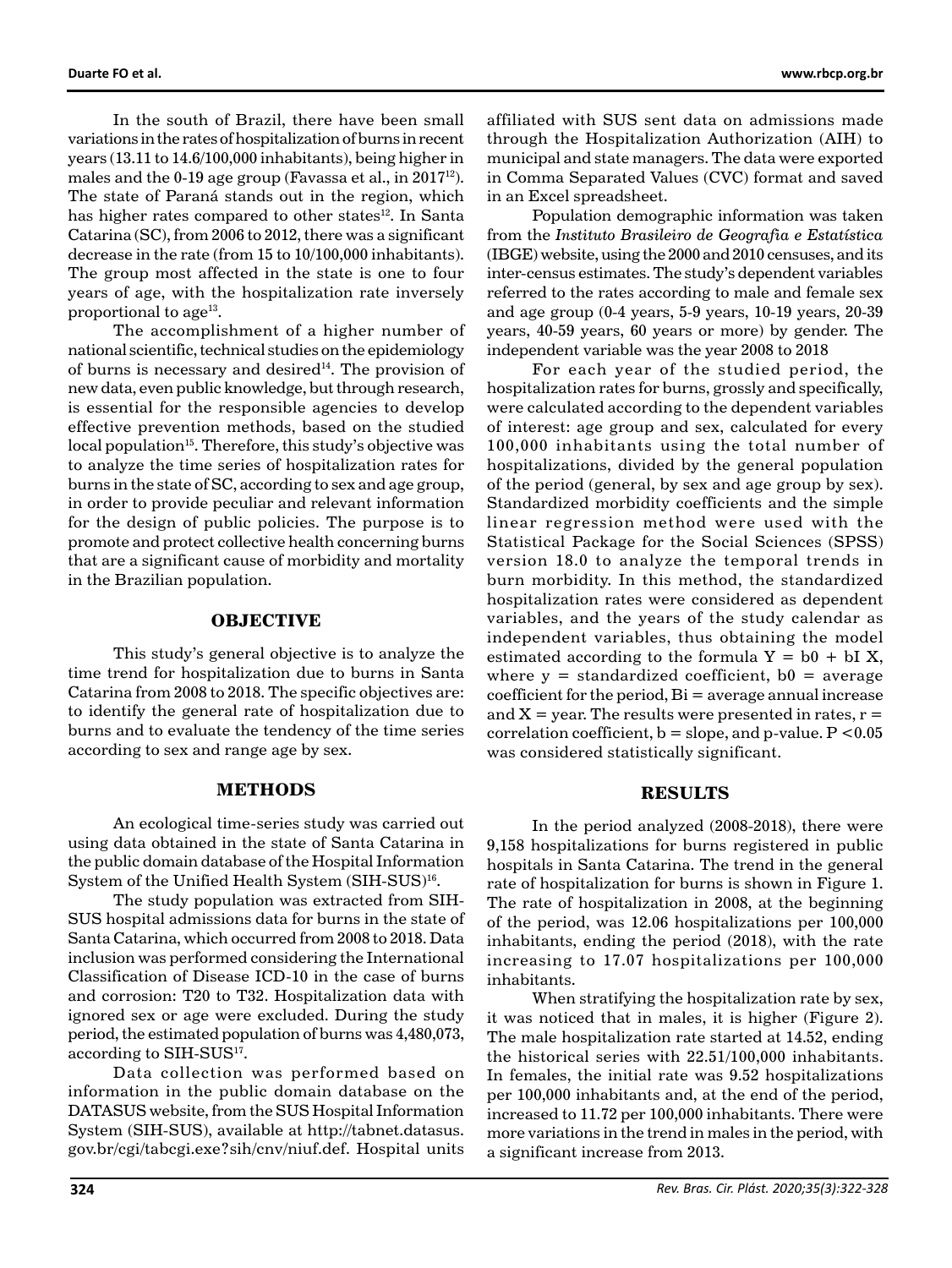

**Figure 1.** Time trend of the general rate of hospitalization for burns in the state of Santa Catarina between 2008 and 2018.



**Figure 2.** Time trend of the hospitalization rate for burns in the state of Santa Catarina between 2008 and 2018, according to sex.

Figures 3 and 4 show the trend of the time series according to the age group by sex. In Figure 3, which shows the time trend for hospitalization due to burns in females, it can be seen that the most affected group is 0-4 years old, with rates of 28, 86 at the beginning of the period, and 69.40 per 100,000 at the end of the historical series. Besides, there is an increase in the rate in the age group of 5 to 9 years in 2016 from 11.44 to 26.01 per 100,000 inhabitants.



**Figure 3.** Time trend of the hospitalization rate for burns in the state of Santa Catarina between 2008 and 2018, according to the female gender by age group.

The rate of hospitalization for burns in males by age group is shown in Figure 4. During the entire period, there is an increase in the age group from 0 to 4 years, from 44.75 (100,000 inhabitants) to 115.37 (100,000 inhabitants).



**Figure 4.** Time trend of the hospitalization rate for burns in the state of Santa Catarina between 2008 and 2018, according to the male gender by age group.

Table 1 shows the annual percentage change, coefficient of determination  $(R^2)$ , the average annual change  $(\beta)$ , the p-value, and the trend stratified by sex and age group.

There was a 29.34% increase in the overall burn rate over the study period (2008 to 2018). Concerning sex, there is a significant upward trend for both men and women, with an annual percentage change of 35.49% and 17.91%, respectively. When analyzed by age group, there was a tendency to increase in ages between 0-4, 5-9, and over 60 years old in females. In males, there was a tendency to increase in ages between 0-4, 10-19, and over 60 years

#### **DISCUSSION**

In the world, burns represent a significant cause of morbidity and mortality and can lead to considerable economic and social impact<sup>7</sup>. These injuries are in fourth place as the most prevalent type of trauma in the world, after traffic accidents, falls, and interpersonal violence and they represent one of the biggest problems in global public health due to the impact represented by the severity of their injuries<sup>18</sup>.

The data obtained in the present study demonstrated a time trend of increase in the number of hospitalizations due to burns in the state of Santa Catarina in the studied period (2008-2018). However, a similar study in the same state between 1998 and  $2012$  showed a decrease in the number of cases<sup>13</sup>. The morbidity rate in 1998 was close to 16 hospitalizations per 100,000 inhabitants, decreasing in 2012 to less than 14 hospitalizations/100,000 and remaining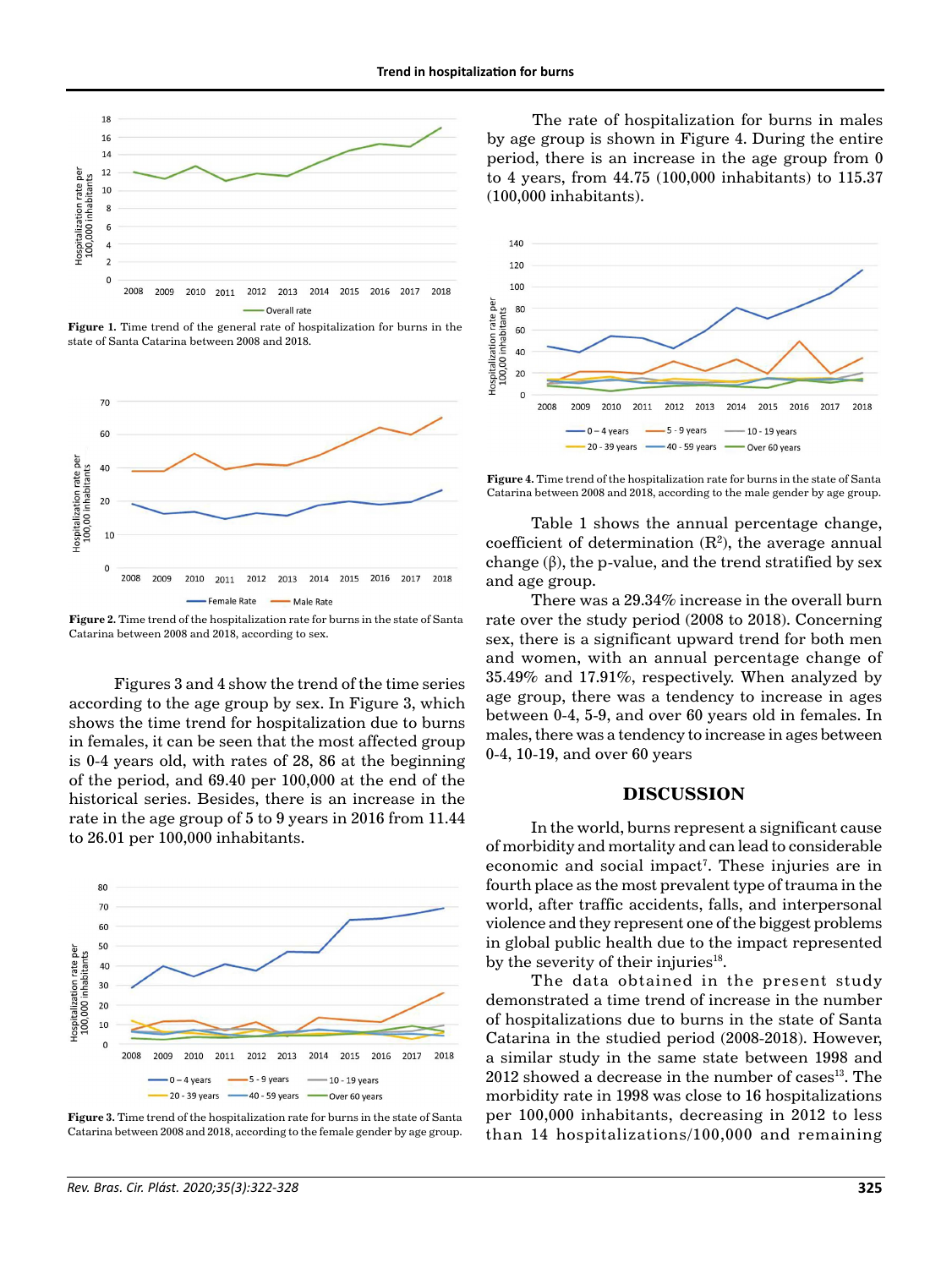|                                                             | <b>Annual Percentage</b><br>Variation (%) | ${\bf R}^2$ | <b>Average Annual</b><br>Variation $(\beta)$ | p-value      | <b>Trend</b> |
|-------------------------------------------------------------|-------------------------------------------|-------------|----------------------------------------------|--------------|--------------|
| General hospitalization rate<br>Hospitalization rate by sex | 29.34                                     | 0.735       | 0.499                                        | 0.001        | Increase     |
| Female                                                      | 17.91                                     | 0.44        | 0.248                                        | 0.026        | Increase     |
| Male                                                        | 35.49                                     | 0.794       | 0.756                                        | $\bf{0}$     | Increase     |
| Hospitalization rate by age group                           |                                           |             |                                              |              |              |
| <b>Female</b>                                               |                                           |             |                                              |              |              |
| $0-4$ years                                                 | 58.41                                     | 0.902       | 4.112                                        | $\mathbf{0}$ | Increase     |
| 5-9 years                                                   | 71.22                                     | 0.447       | 1.201                                        | 0.024        | Increase     |
| $10-19$ years                                               | 28.12                                     | 0.089       | 0.103                                        | 0.373        | Stable       |
| $20-39$ years                                               | $-97.71$                                  | 0.346       | $-0.416$                                     | 0.057        | Stable       |
| $40-59$ years                                               | $-39.15$                                  | 0.042       | $-0.072$                                     | 0.546        | Stable       |
| More than 60 years                                          | 55.53                                     | 0.785       | 0.542                                        | $\bf{0}$     | Increase     |
| <b>Male</b>                                                 |                                           |             |                                              |              |              |
| $0-4$ years                                                 | 61.21                                     | 0.858       | 6.788                                        | $\mathbf{0}$ | Increase     |
| 5-9 years                                                   | 70.38                                     | 0.311       | 1.795                                        | 0.074        | Stable       |
| $10-19$ years                                               | 50.54                                     | 0.372       | 0.498                                        | 0.046        | Increase     |
| $20-39$ years                                               | $-15.64$                                  | 0.007       | $-0.042$                                     | 0.802        | Stable       |
| $40-59$ years                                               | 1.01                                      | 0.093       | 0.202                                        | 0.362        | Stable       |
| More than 60 years                                          | 42.5                                      | 0.526       | 0.737                                        | 0.012        | Increase     |

**Table 1.** Temporal trend in hospitalization due to burns in the state of Santa Catarina between 2008 and 2018, according to sex and age group by sex

constant<sup>14</sup>. Another study carried out in the southern region of Brazil, between 2008 and 2016, found that the hospitalization rate for burns at the beginning of the period was 13.11 per 100,000 inhabitants, ending in 2016 with 14.60/100,000 inhabitants and remaining constant<sup>14</sup>. When we analyzed these results, it was noticed that both are in a temporal agreement since the hospitalization rates increased sharply from the year 2015.

In Brazil in the period from 2000 to 2014 the general hospitalization rate was 14.56 per 100,000 inhabitants and, when comparing hospitalization rates in Brazil by states, this longitudinal study found that the state of Goiás had the highest overall hospitalization rate due to burns, reaching 28.8 per 100,000 inhabitants, a number significantly higher than that observed in the southern states of Brazil<sup>19</sup>. This difference found was not explained by the author of the work. It is relevant to note that this type of epidemiological, ecological study does not often present enough information to justify individual issues.

As for the sex of victims of burn hospitalization in Brazil, the present study observed an increase in both sexes, and the highest rate of victims hospitalized for burns was male patients. These data agree with results obtained in other international studies, where countries such as Finland and Germany also have a predominance of male hospitalizations $20,21$ . Even compared with other studies in the national territory, it was observed that there is a predominance of males<sup>8,11</sup>.

The triggering factor for the predominance of the male profile in hospitalization rates, although not explicitly demonstrated, may be associated with the way men relate to the work they do because epidemiologically, men are occupants of professions with greater danger and that require more significant physical effort and would subject them to more risk of accidents. The high hiring of male professionals in chemical and oil industries in activities that require the handling of mechanical and welding equipment, and professions that require contact with flammable fuels, would be responsible for the increase in these rates. As for the female sex, burn accidents would be most associated with domestic accidents, domestic violence, and self-harm, as in suicide attempts $22$ .

The group that includes individuals from 0 to 4 years old stood out as the most affected age group in both sexes. This finding agrees with other countries such as Portugal, which presented a rate of 54.6 per 100,000 inhabitants in the same age group, where scalding in the home environment was characterized as a significant cause of burn<sup>23</sup>. Because they are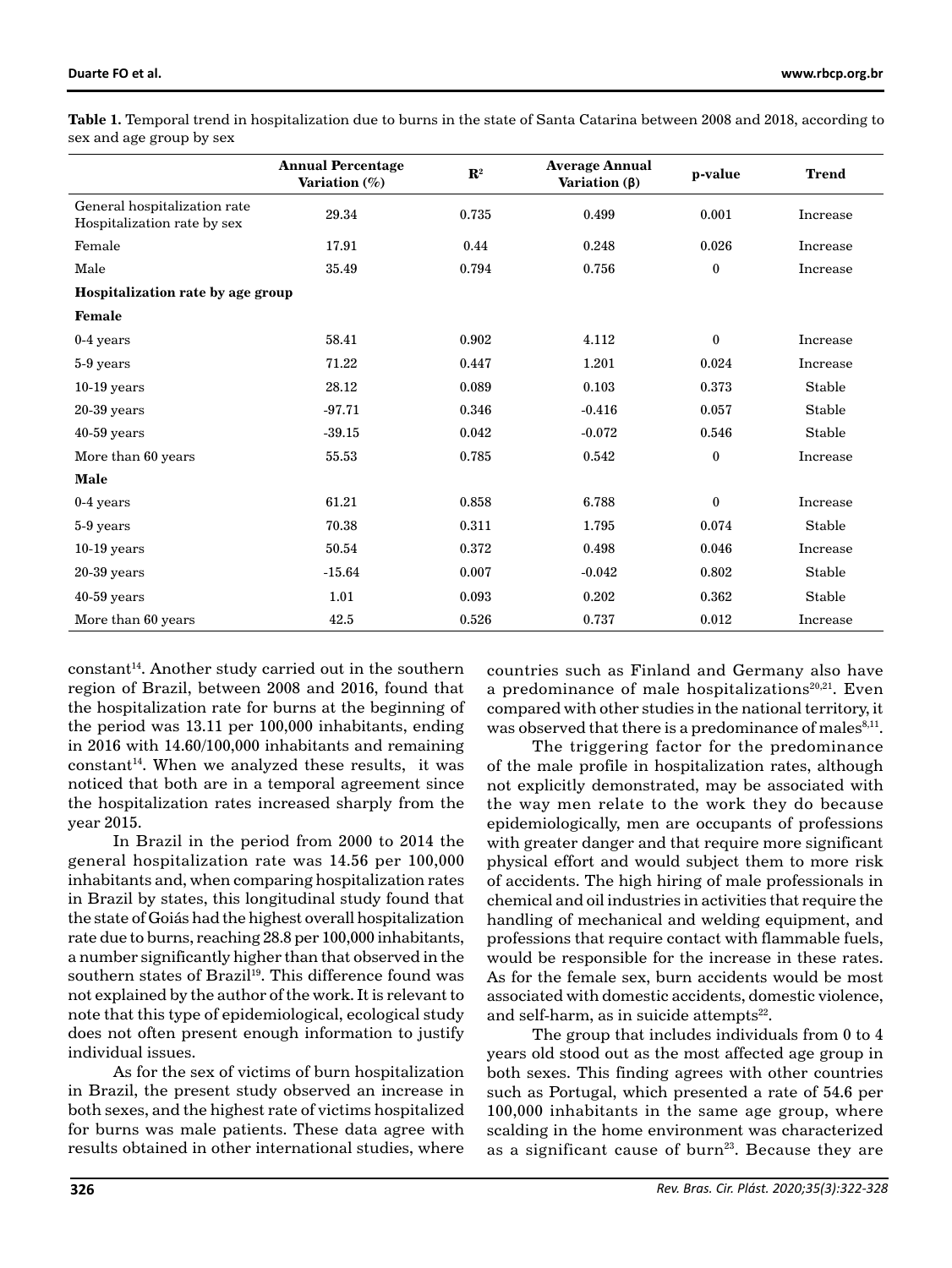still without the cognitive integrity of discerning risk situations, younger children are more exposed to accidents, intrinsically related to their parents' knowledge about preventing burns, and first aid $24$ .

Children, aged between 5 and 9 years old, tended to increase hospitalizations in women and stability in men. The possible accomplishment of housework can explain this predominance as an assistant in the kitchen, the most commonplace of accidents in  $\rm schoolchildren$  and  $\rm preschoolers^3.$ 

In the 10-19 age group, there was an increase in the trend in males and stability in females. There was a scarcity of studies in the literature covering adolescents. Serra et al., in 2012<sup>25</sup>, carried out a study with hospitalizations for burns between 12 and 18 years old, in the period from 2007 to 2011, and the authors found that 33.33% of hospitalizations were caused by alcohol and the most prevalent age was 17 years. This fact can be justified by the ambivalence of interacting with the external world in a freer way, without apparently having to assume the responsibilities of adult life<sup>25</sup>. Besides, the male gender in this age group starts to consume alcohol and drugs, leading to higher suicide attempts and burn accidents. Concerning the age group of adults, in this study between 20-59 years, there was a tendency towards stability.

The elderly, contained in the age group above 60 years, showed an increase in both sexes during the period, suggesting a relationship with the increase in longevity in recent years. This increase in hospitalizations can be explained by changes inherent to age, such as decreased sensory and cognitive functions, predisposing a deficit in the preventing accidents and increasing the possibility of thermal trauma. In the literature that male domestic accidents are the most prevalent, this age group is related to worse clinical evolution, weak recovery, and a higher number of days of hospitalization and hospital cost<sup>4,26,27</sup>.

A recent study performed in the country showed that health professionals have unsatisfactory knowledge with the first assistance to the burned individual<sup>28</sup>, which can cause a higher number of complications and a more significant number of hospitalizations due to negligence in the first care. Besides, the state of Santa Catarina has a high level of notification concerning the rest of Brazil and a higher number of notifications in recent years.

All scientific studies are subject to bias and limitations. As limitations in this study, the fact that the data source was exclusively the DATASUS database, thus excluding data from hospitalizations of private patients or financed by health insurance, for this reason, there may be underreporting of hospitalizations due to external causes<sup>29</sup>. In addition to the limitations, the possibility that hospitals that are not accredited as being of high complexity can use codes other than burns when issuing hospitalization to raise more resources for care, decreasing the numbers in this study data. Despite this, DATASUS is still considered a good source by WHO. It should be noted that more regionalized studies are needed to observe better the factors associated with burns.

# **CONCLUSION**

During the period studied, there were 9,158 hospitalizations due to burns, corresponding to the rate of 14.52 hospitalizations per 100,000 inhabitants at the beginning of the period and 22.51 hospitalizations per 100,000 inhabitants at the end of the historical series.

When analyzing the general hospitalization rate, there is an increase of 29.34% in the period. Both rates of hospitalization due to burns tended to increase, with males being the highest throughout the study.

When observing the different age groups, the group that includes individuals from 0 to 4 years old stands out as the most affected in the state of Santa Catarina.

# **COLLABORATIONS**

- FOD Conception and design study, Conceptualization, Final manuscript approval, Methodology, Project Administration, Supervision, Visualization, Writing - Original Draft Preparation, Writing - Review & Editing
- **SGH** Analysis and/or data interpretation, Conception and design study, Data Curation, Formal Analysis, Investigation, Methodology, Project Administration, Writing - Original Draft Preparation
- **MOM** Analysis and/or data interpretation, Conception and design study, Final manuscript approval, Formal Analysis, Methodology, Project Administration, Supervision, Writing - Review & Editing
- **JBE** Analysis and/or data interpretation, Conceptualization, Data Curation, Investigation, Methodology, Supervision

# **REFERENCES**

- 1. Piccolo NS, Serra MCVF, Leonardi DF, Lima Júnior EM, Novaes FN, Correa MD, et al. Projeto e Diretrizes. Queimaduras: diagnóstico e tratamento inicial. São Paulo (SP): Associação Médica Brasileira (AMB)/Conselho Federal de Medicina (CFM); 2008.
- 2. Queiroz PR, Lima KC, Alcântara IC. Prevalência e fatores associados a queimaduras de terceiro grau no município de Natal, RN. Rev Bras Queimaduras. 2013;12(3):169-76.